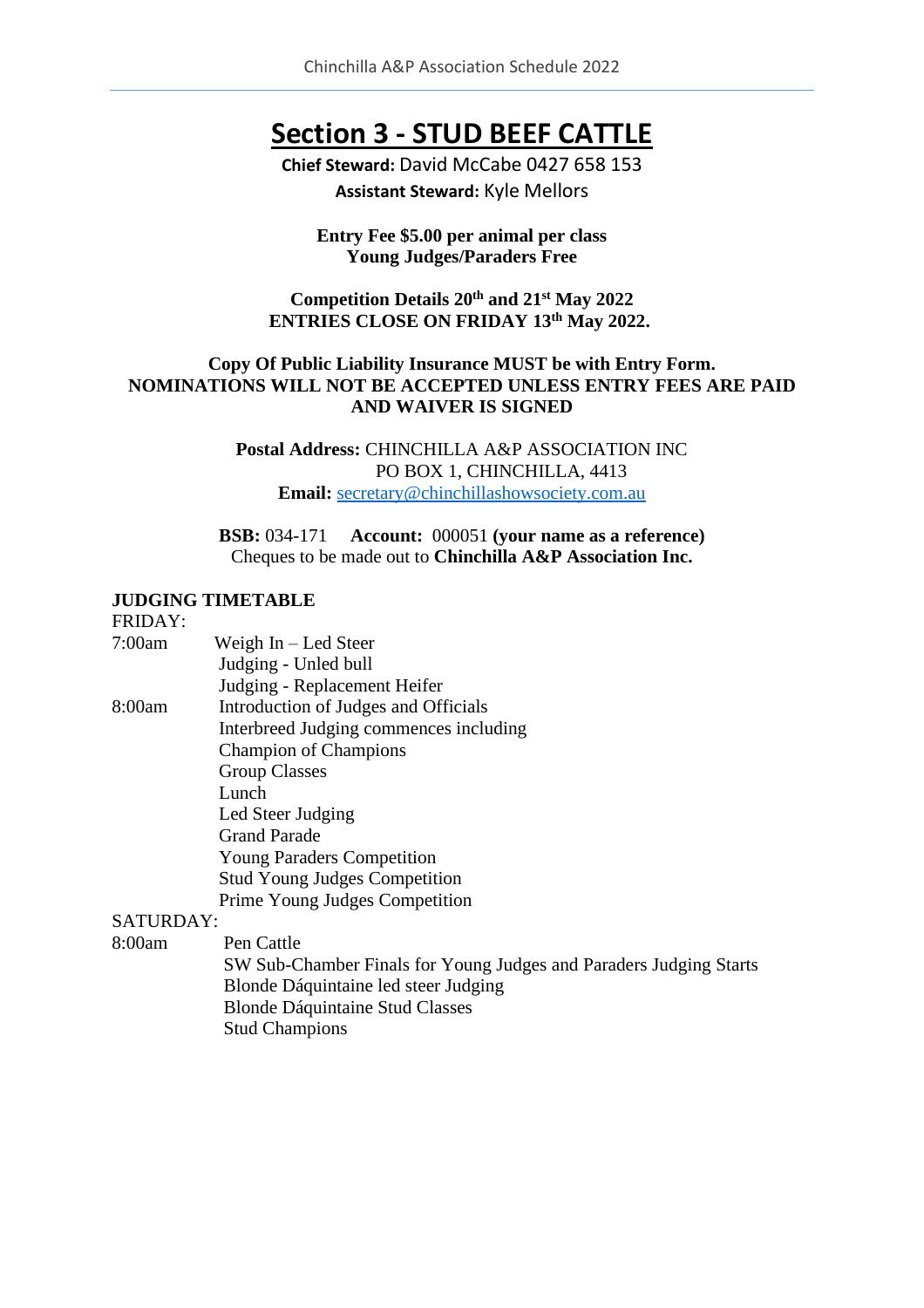#### **CONDITIONS:** *Exhibitors, please note the following Conditions apply to ALL classes.*

1. The Chinchilla Show Society Inc adopts the QCAS rules as part of their rules. These rules are the rules of our show.

2. NO BULLS OVER 48 MONTHS ARE PERMITTED TO BE SHOWN.

3. ALL SHOW CATTLE MUST BE TICK FREE TO ENTER THE SHOWGROUNDS.

4. All exhibits to be registered with a recognised Stud Beef Society. Registration certificates must be made available to Stewards if requested.

5. Dual Society Registered animals can only be shown in one breed.

6. All exhibits must be on the Showgrounds no later than 7.00 am Friday,  $20<sup>th</sup>$  May 2022. All cattle to be unloaded at ramps as directed by Stewards. **All vehicles are to be parked as directed by stewards.**

7. No stud beef cattle will be admitted to the grounds unless thoroughly tractable.

8. All cattle must be bona fide property of the Exhibitor for at least three (3) mths prior to the Show. 9. All ribboned exhibits must be led in the Grand Parade (if held). Failure to do so may lead to disqualification.

10. Whilst all reasonable care is taken, the Society cannot accept any responsibility for any losses of, or damage or injury to or by, any livestock, exhibits, equipment, vehicles, or any other property.

11. All exhibitors who participate in the show ring MUST wear dust jackets or Society approved uniform at all times when their animal is presented to the judge.

12. Age of all cattle to be 1st May 2022.

13. All Bovine over 4mths must have nose grip or nose ring and all bulls **over 12mths** must have nose ring.

14. A judge shall have no further information provided other than what is provided on the neck card od each entry by the Show Society.

15. The stewards shall have the power to redirect any beast to its correct class, BUT if the exhibitor objects the steward can then ask that animal in question and the person in charge to exit the judging ring.

16. Any person causing a nuisance by loud comments, or the decision of the judges or otherwise unseemly behaviour will, after being cautioned, be expelled from the showgrounds and in the case of exhibitors, be liable for disqualification.

17. All exhibitors to have Public Liability Insurance and to have same endorsed for travelling to Shows.

18. **Any exhibitors/competitors intending to bring electrical equipment to the Showgrounds will be required to ensure that such equipment is fitted with residual current protection and that all electrical leads, tools and appliances have been inspected by a licensed electrical contractor and currently tagged. The use of double adaptors is prohibited, and all power boards must be tested and tagged.**

19. Risks identified by exhibitors/competitors will be eliminated or controlled by the exhibitor/competitor and particular attention will be paid to ensuring public safety and safety of other exhibitors/competitors.

20. It is the responsibility of each exhibitor to ensure that the leaders of their stock in judging rings and parades are capable of exercising control over the animals in their care. Children under 12 years of age leading cattle in the Grand Parade to be accompanied by an adult over 18 years of age.

21. Each exhibitor/competitor will assess the risk to themselves, staff, volunteers, family, other exhibitors, show stewards, show visitors and any person foreseeable affected by the presentation of their exhibit.

22. The exhibitors/competitors are required to ensure that they and all persons under their direction or control comply with all requirements of the current Workplace Health and Safety Act and the Society holds each exhibitor responsible to discharge its obligations to provide and maintain a safe place and system of work during occupation by the exhibitor/competitor of any area of the Showgrounds.

23. Stewards have the right to remove any animal from the Judging Ring, public areas, including stalls if that animal is a danger to the safety of the public and other exhibitors.

24. No dispute will be considered whilst the event is in progress. Protest to be lodged in writing within thirty minutes after the Class in dispute is completed and must be handed to the Show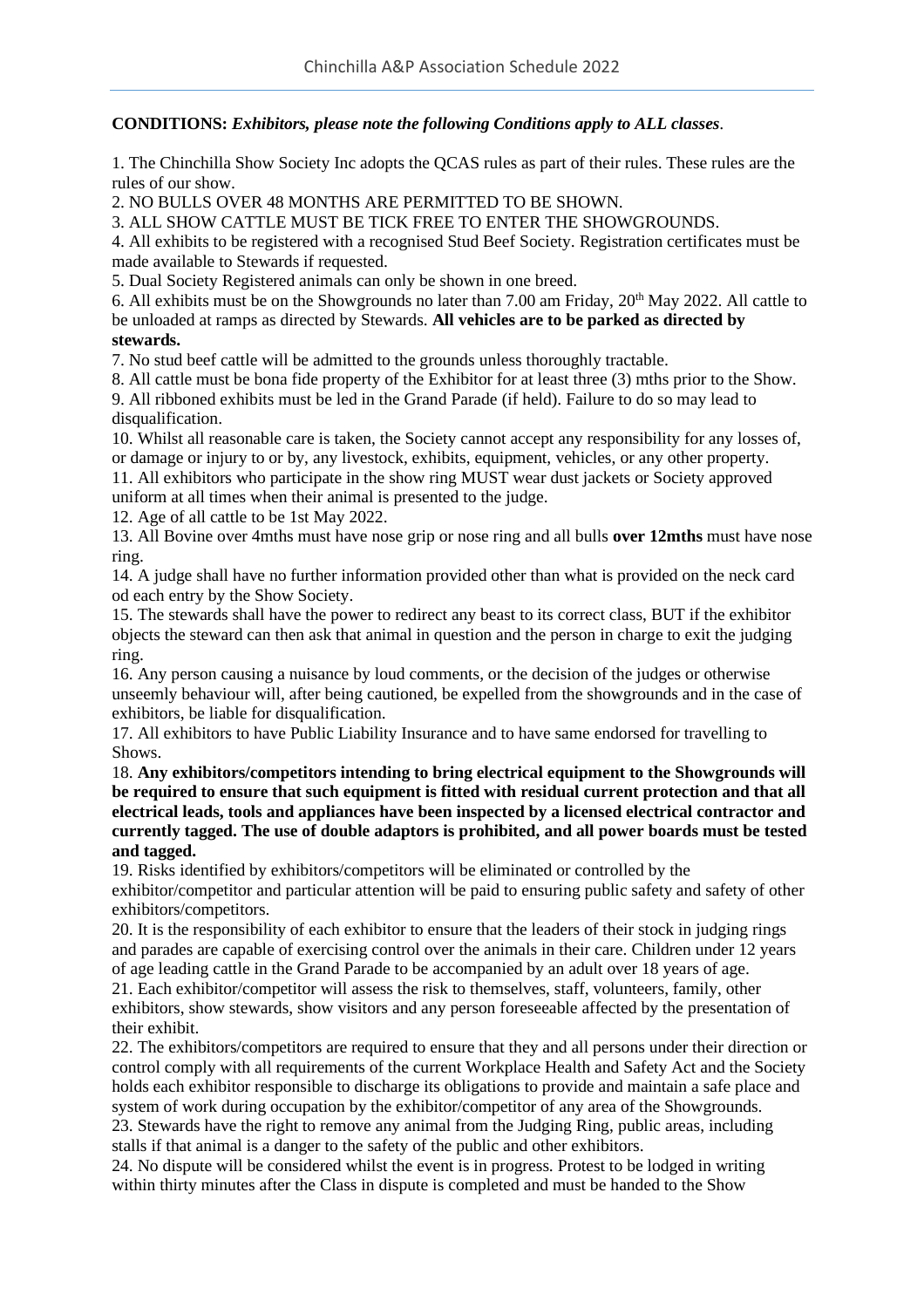Secretary accompanied by a fee of \$50. The dispute committee will consist of three management committee and their decision will be final.

25. It is the responsibility of the owner/person in charge of the stock, to ensure all cattle movement, with regard to ticks have been met, by contacting their nearest Department of Primary Industries and Fisheries office, to acquire a Travel Permit with endorsed treatments if necessary. Persons not fulfilling requirements will be refused entry to the showgrounds. All cattle to have NLIS identification tags.

26. It is forbidden to administer any prohibited drug or cause one to be administered in any way whatsoever.

A prohibited drug means any substance originating externally to the animal (whether or not endogenous to the animal) capable of affecting the performance or behaviour of any animal by its action upon central or peripheral nervous system, the cardiovascular system, the respiratory system, the alimentary system, the musculo-skeletal system or the uro-genital system and shall include analgesics, anti-histamines, anti-inflammatory agents, blood coagulants, diuretics, hormones and their synthetic counterparts, cortico-steroids, anabolic steroids, local anaesthetics, muscle relaxants and tranquillizers

Any exhibit which has been brought to the Showgrounds and is found to have had administered to it any prohibited drug as defined above may, without prejudice to any other action which may be taken in respect of the matter, be debarred by the Show Stewards from competing in any event for which it may have been entered.

27. No drug, hormone or tranquillizer shall be administered to any animal exhibit except under the direction of the Society's Veterinary Surgeon who will advise the Stewards if in his opinion such drug, hormone or tranquillizer is likely to have any effect upon the animal which would be material to its chances of being award a prize and in such case the Stewards may debar the animal from competing. In Prime Cattle, growth promotion substance is permitted.

28. A Show Steward may at any time direct the Society's Veterinary Surgeon to take a sample of blood, saliva or urine from an exhibit for testing. Any testing carried out is defiantly at the expense of the exhibitor or owner of exhibit.

29. Animals in Classes 1 to 8 to be shown in one class only.

30. The Chief steward reserves the right to amend the weight restrictions of classes 315 - 318 (inclusive) to ensure manageable class sizes.

# **STUD CATTLE**

## **TROPICAL BREEDS**

**Class 301** Male - under 12mths **Class 302** Male - 12mths & under 16mths **Class 303** Male - 16mths & under 21mths. Junior Champion Bull Tropical - \$25 Reserve Junior Champion Bull Tropical.

**Class 304** Bull - 21mths to 24mths **Class 305 Bull** - 24mths to 30mths **Class 306 Bull** - 30mths & under 48mths Senior Champion Bull Tropical - \$25 Reserve Senior Champion Bull Tropical

**Class 307** Female - under 12mths **Class 308** Female - 12mths & under 16mths **Class 309** Female - 16mths & under 21mths Junior Champion Heifer Tropical. Reserve Junior Champion Heifer Tropical.

**Class 310** Cow -21mths & under 24mths **Class 311** Cow - 21mths & under 30mths **Class 312** - 30mths & over Senior Champion Cow Tropical Reserve Senior Champion Cow Tropical

## **Grand Champion Bull Tropical Grand Champion Female Tropical**

#### **BRITISH BREED**

#### Class 313 Males - Under 12mths Class 314 Males - 12mths & under 16mths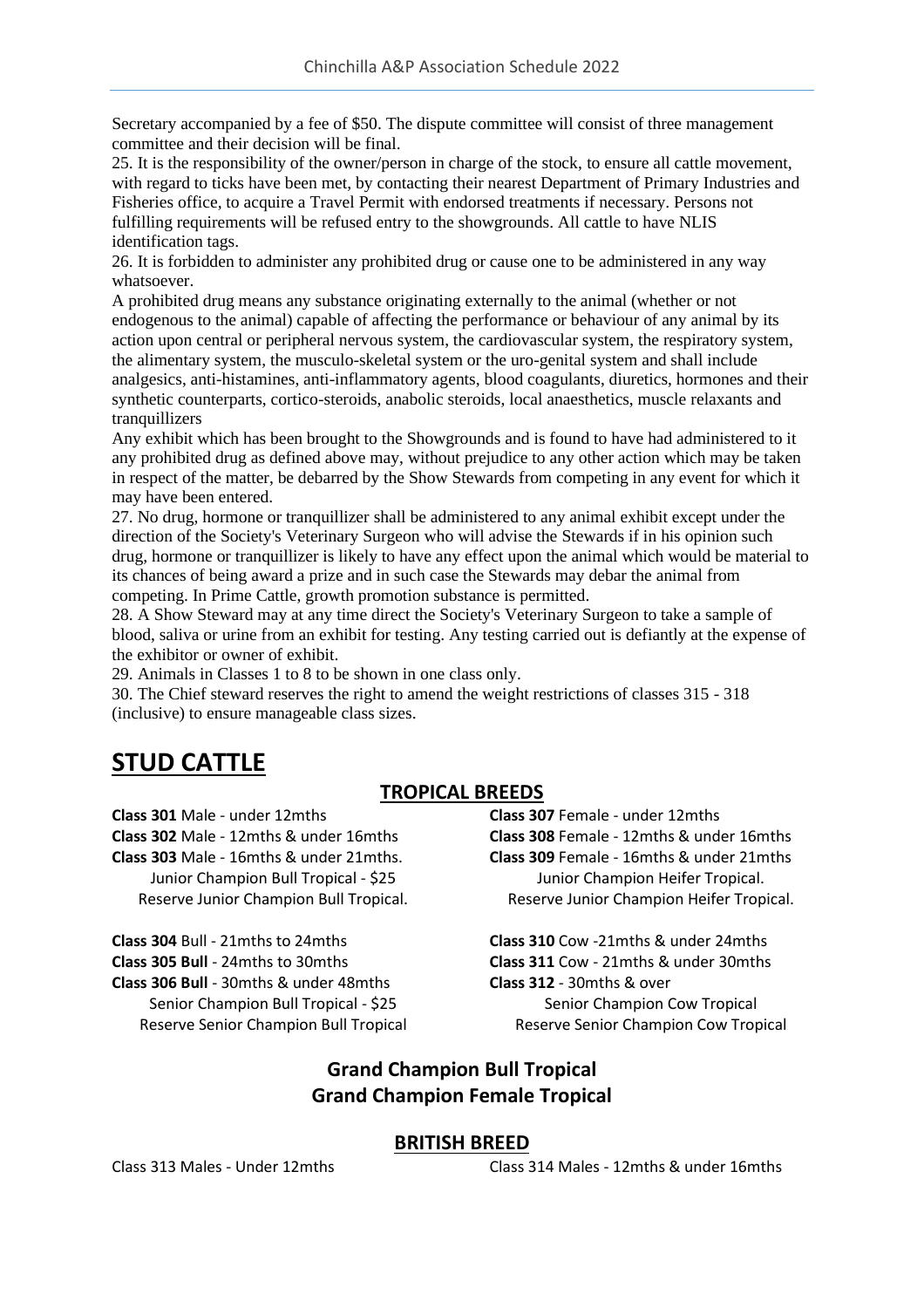Class 315 Males - 16mths & under 21mths **Junior Champion Bull British Breeds Reserve Junior Champion Bull British Breeds** Class 316 Bull - 21mths & under 24mths Class 317 Bull - 24mths to 30mths Class 318 Bull - 30mths & under 48mths **Senior Champion Bull British Breeds Reserve Senior Champion Bull British Breeds** Class 319 Female - Under 12mths

Class 320 Female - 12mths & under 16mths Class 321 Female -16mths & under 21mths

**Junior Champion Heifer British Breeds Reserve Junior Champion Heifer British Breeds** Class 322 Cow - 21mths & under 24mths Class 323 Cow - 24mths & under 30mths Class 324 Cow- 30mths & over **Reserve Senior Champion Cow British Breeds** 

**Senior Champion Cow British Breeds**

# **Grand Champion Bull British Breeds Grand Champion Female British Breeds**

EUROPEAN BREEDS

Class 325 Males - under 12mths Class 326 Males - 12mths & under 16mths Class 327 Males - 16mths & under 24mths Junior Champion Bull European Breeds Reserve Junior Champion Bull European Breeds Class 328 Bull - 21mths & under 24mths Class 329 Bull - 24mths to 30mths Class 330 Bull - 30mths to 48mths Senior Champion Bull European Breeds Reserve Senior Champion Bull European Breeds

Class 331 Female - under 12mths Class 332 Female - 12mths & under 16mths Class 333 Female - 16mths & under 24mths Junior Champion Heifer European Reserve Junior Champion Heifer European Breeds Class 334 Cow - 21mths & under 24mths Class 335 Cow - 24mths & under 30mths Class 336 Cow - 30mths & over Senior Champion Cow European Breeds Reserve Senior Champion Cow European Breeds

# **Grand Champion Bull European Breeds Grand Champion Female - European Breeds**

SMALL BREEDS

Class 337 Males - under 12mths Class 338 Males- 12mths & under 16mths Class 339 Males - 16mths & under 21mths Champion Bull Small Breeds Reserve Junior Champion Bull Small Breeds Class 340 Bull - 21mths & under 24mths Class 341 Bull - 24mths to 30mths Class 342 Bull - 30mths & under 48mths Senior Champion Bull Small Breeds Reserve Senior Champion Bull Small Breeds Class 343 Female - under 12mths Class 344 Female - 12mths & under 16mths Class 345 Female - 16mths & under 21mths Junior Champion Heifer Small Breeds - \$25 Reserve Junior Champion Heifer Small Breeds Class 346 Cow - 21mths & under 30mths Class 347 Cow - 24mths & under 30mths Class 348 Cow - 30mths & over Senior Champion Cow Small Breeds Reserve Senior Champion Cow Small Breeds

# **Grand Champion Bull Small Breeds Grand Champion Female Small Breeds**

# **GROUP CLASSES**

Sash Only no prize money awarded **Class 349** Exhibitors Group **Class 350** Sires Progeny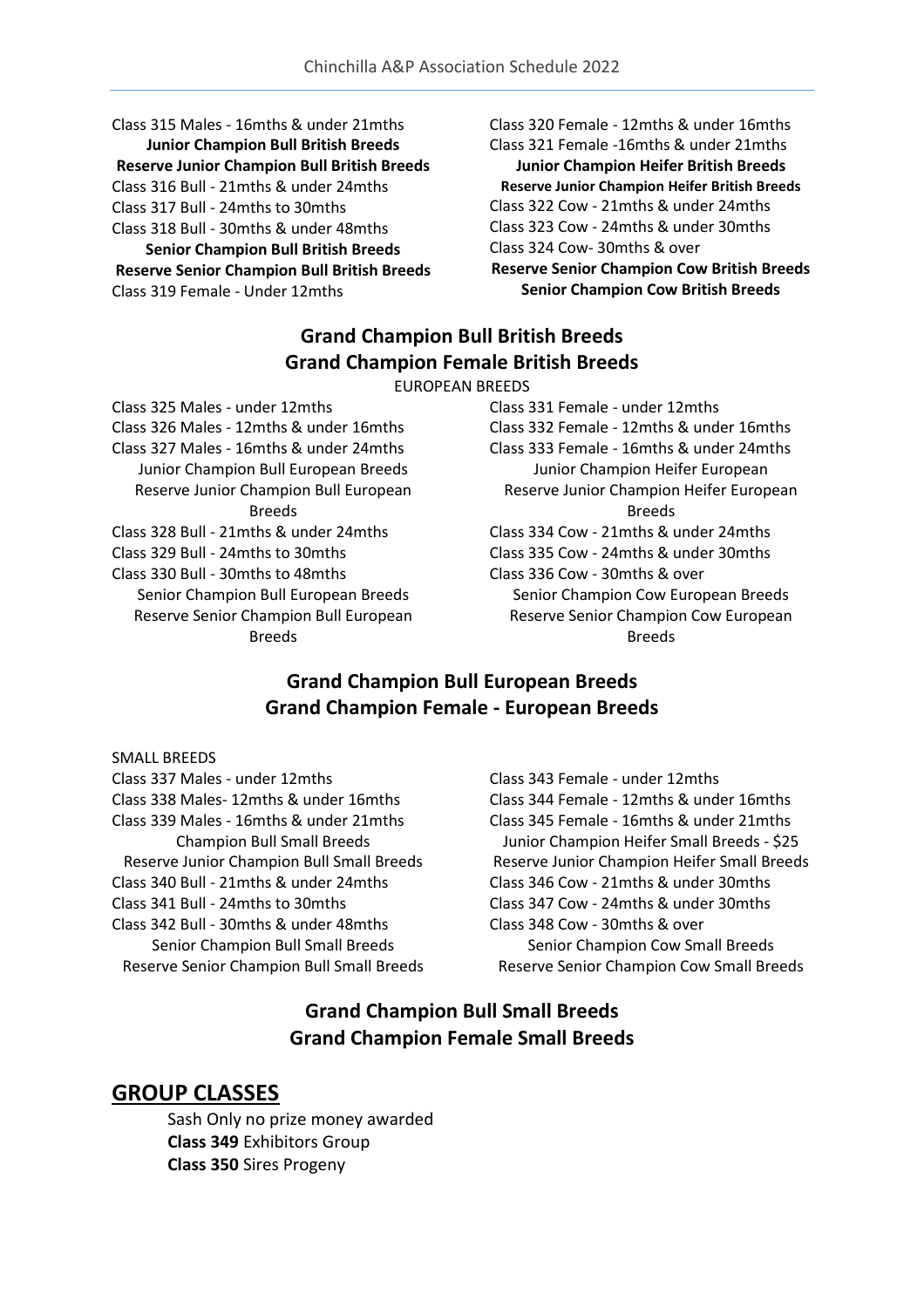# **LED STEER COMPETITION PRIZE MONEY for Classes 351-354: 1st \$50 2nd \$25 3rd \$10**

Class 351 Led Milk Tooth Steer/Heifer(<250kg) suitable for domestic trade Class 352 Led Milk Steer/Heifer Middle weight(250kg-400kg) suitable for domestic trade Class 353 Led Mild Steer/Heifer Heavy weight(401-500kg) suitable for domestic trade Class 354 Led Milk Steer/Heifer -Heavy weight(>501kg)

# **Champion Led Milk Tooth Steer Supreme Champion Led Exhibit of Show**

### **UNLED BULL**

**Class 358** Unled Bull 2-3 years **Class 359** Unled Bull 3-5 years **Class 360** Unled Bull over 5 years

### **REPLACEMENT HEIFERS**

**Class 364** Pen of 3 Replacement Heifers 6-9 months **Class 365** Pen of 3 Replacement Heifers 9-12 months **Class 366** Pen of 3 Replacement Heifers 12-18 months

## **YOUNG JUDGES AND PARADERS COMPETITION**

**Classes 355-324 - PRIZE MONEY 1st** \$30, **2nd** \$20. **3rd** \$10, **4th** \$5 **Champions:** \$50 Please make sure that all competitors/adult supervisors read the QCAS Rules before they fill in the entry form Rules are also available on the QCAS web site.

### **The competitor's age at 1st May 2022 shall be the age group they shall**

### **compete in. STRICTLY NO LACE UP BOOT ALLOWED**

**Class 367** Young Judges Stud Cattle - under 9yrs **Class 368** Young Judges Stud Cattle - under 15yrs **Class 369** Young Judges Stud Cattle - 15yrs & under 25yrs **Class 370** Young Judges Prime Cattle - under 9yrs **Class 371** Young Judges Prime Cattle - under 15yrs **Class 372** Young Judges Prime Cattle - 15yrs & under 25yrs

## **Champion Young Judge**

**Class 373** Young Paraders - under 9yrs **Class 374** Young Paraders - under 15yrs **Class 375** Young Paraders - 15yrs & under 25yrs **Champion Young Parader**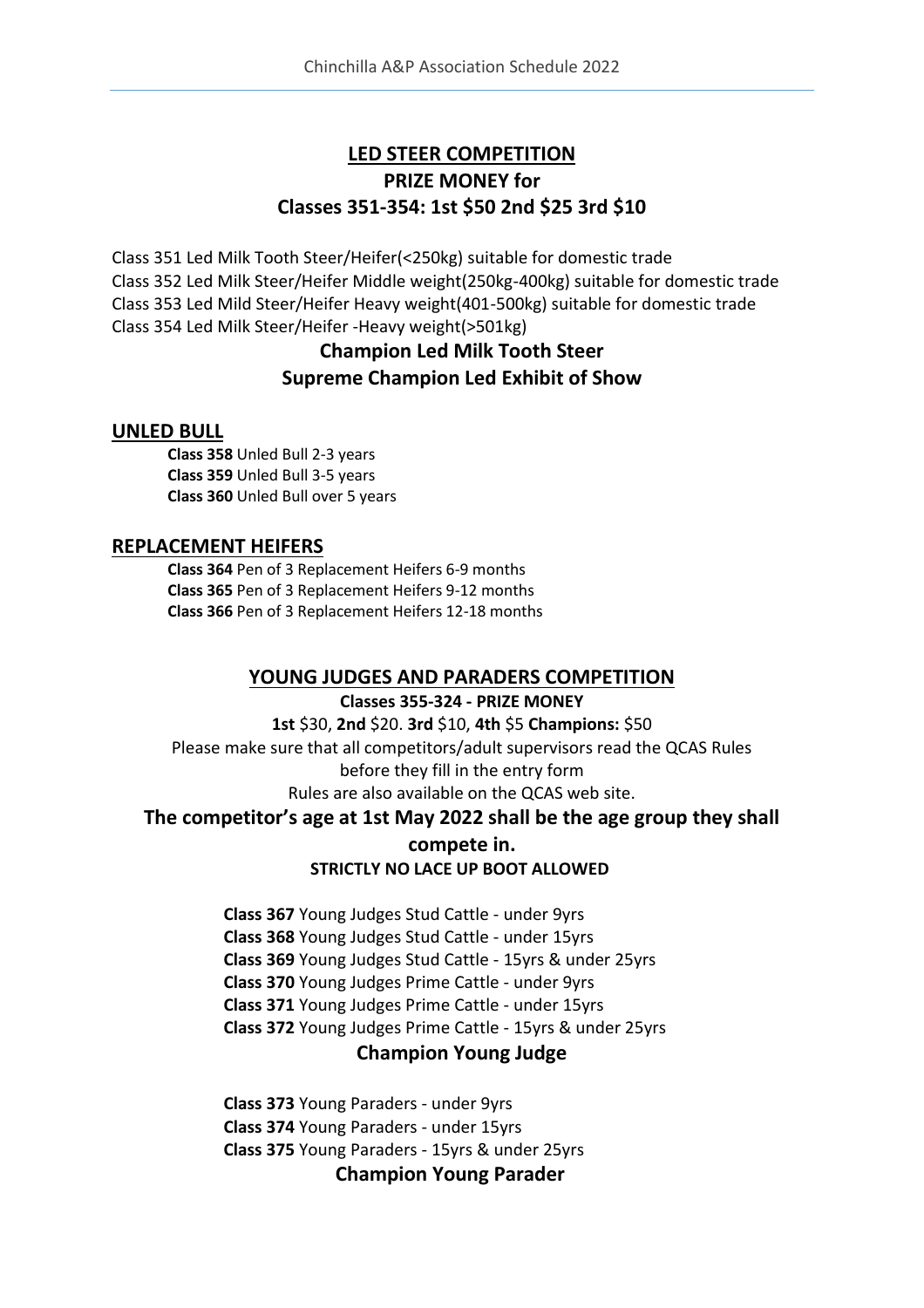# **Blonde Dáquitaine Feature Show**

Class 376 Male Calf - under 9mths Class 377 Male - 9mths under 14mths Class 378 Male - 14mths & under 21mths **Junior Champion Bull Reserve Junior Champion Bull** Class 379 Bull - 21mths to 24mths Class 380 Bull - 24mths to 48mths **Senior Champion Bull Reserve SeniorChampion** 

Class 381 Female Calf- under 9mths Class 382 Female - 9mths & under 14mths Class 383 Female - 14mths & under 21mths **Junior Champion Heifer Reserve Junior Champion Heifer**

Class 384 Cow - 21mths to 24mths Class 385 Cow - 24mths & over **Champion Senior Cow Reserve Senior Champion cow**

Class 386 Breeders Group of Three Animals (covering both sexes)

### **Led Steers and Heifers**

Class 387 Pure Blonde Dáquitaine Steer or Heifer Class 388 Blonde Dáquitaine Cross Steer or Heifer **Champion Commercial Steer/Heifer Blond Dáquitaine Reserve Champion Steer/Heifer Blonde Dáquitaine**

### **Commercial Unled Single Animal**

Class 389 Milk Tooth Steer/Heifer under 250 kilo's grass fed Class 390 Milk Tooth Steer/Heifer 250 to 350 kilo's grass fed Class 391 Milk 2 Tooth Steer/Heifer over 350 kilo's grass fed Class 392 Milk Tooth Steer/Heifer under 250 kilo's grain fed Class 393 Milk 2 Tooth Steer/Heifer over 350 kilo's grain fed **Champion Commercial Steer/Heifer Blond Dáquitaine Reserve Champion Commercial Steer/Heifer Blonde Dáquitaine**

# **Grand Champion Steer/Heifer Blond Dáquitaine Bob Berg Trophy Buckle**